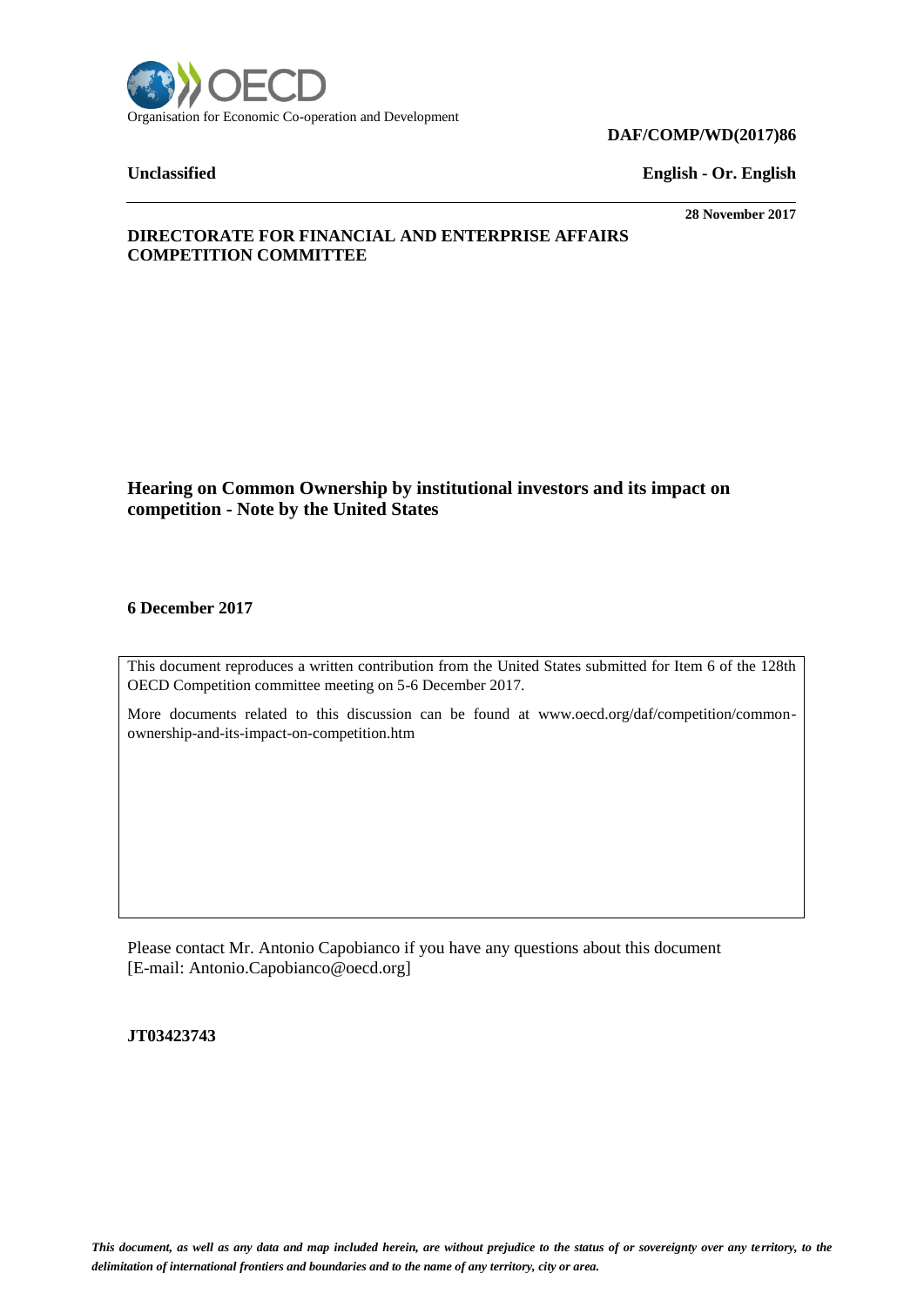# *United States*

### **1. Introduction**

 $\overline{a}$ 

1. The focus of this hearing is common ownership of partial interests in competing corporations by widely diversified institutional investors.<sup>1</sup> Therefore, as referred to in this paper, "common ownership" is the simultaneous ownership of stock in competing companies by a single investor, where none of the stock holdings is large enough to give the owner control of any of those companies.

2. Common ownership is distinct from cross-ownership, which describes a company holding an interest (stock or otherwise) in a competitor.<sup>2</sup> As discussed in a prior U.S. submission to the OECD, $3$  cross-ownership of a minority position sometimes can pose competitive concerns that may be addressed through antitrust enforcement. The discussion below addresses aspects of U.S. antitrust law that may be relevant to minority shareholding by a common investor; *i.e.*, common ownership.

3. The U.S. antitrust agencies have not litigated a case involving common ownership by a single institutional investor.<sup>4</sup> Institutional investors hold trillions of dollars in assets. Given the size of these holdings, requiring institutional investors to divest holdings could have a significant effect on capital markets. Accordingly, any antitrust enforcement or policy effort in this area should be pursued only if an inquiry reveals compelling evidence

<sup>&</sup>lt;sup>1</sup> "Institutional investors" include mutual fund and index fund management companies, other asset managers, and other firms that buy and hold equities on behalf of individual investors. *See* Eric A. Posner, Fiona Scott Morton, & E. Glen Weyl, *A Proposal to Limit the Anti-Competitive Power of Institutional Investors*, ANTITRUST L. J. (forthcoming https://papers.ssrn.com/sol3/papers.cfm?abstract\_id=2872754 at 5. As noted in the Secretariat's background paper, passively managed index and exchange-traded funds have grown rapidly in recent years, doubling their assets under management between 2011 and 2014. DAF/COMP (2017)10, para 23 and Fig. 3.

<sup>&</sup>lt;sup>2</sup> Although this distinction is not always clearly articulated in the literature, it is important in the context of the issues discussed in this submission. Further, although there is significant overlap between the activities that give rise to these two conduct patterns and their potential competitive harms, they are not completely coextensive. A general discussion of ownership of "minority interests", however, could involve analysis of both common ownership and cross-ownership, as both involve ownership of less than a majority interest in a firm. In this paper, the agencies discuss issues related to common ownership.

<sup>&</sup>lt;sup>3</sup> U.S. submission on Antitrust Issues Involving Minority Shareholding and Interlocking Directorates (DAF/COMP/WP3/WD (2008)).

<sup>&</sup>lt;sup>4</sup> Recently, however, the Antitrust Division of the Department of Justice ("DOJ") obtained a fine and injunctive relief against ValueAct for violating U.S. premerger notification requirements. *See*  https://www.justice.gov/opa/pr/justice-department-obtains-record-fine-and-injunctive-relief-

against-activist-investor (describing complaint against activist investor in two merger parties that failed to make required HSR filing when investor intended to influence companies' activities). In an older case, DOJ sued, but lost, a case against an individual under Section 7 for common ownership in Columbia Pictures and MGM Pictures. *See U.S. v. Tracinda Inv. Corp.,* 477 F.Supp. 1093 (C.D. Cal. 1979), *available at* [https://law.justia.com/cases/federal/district](https://law.justia.com/cases/federal/district-courts/FSupp/477/1093/1418357/)[courts/FSupp/477/1093/1418357/.](https://law.justia.com/cases/federal/district-courts/FSupp/477/1093/1418357/)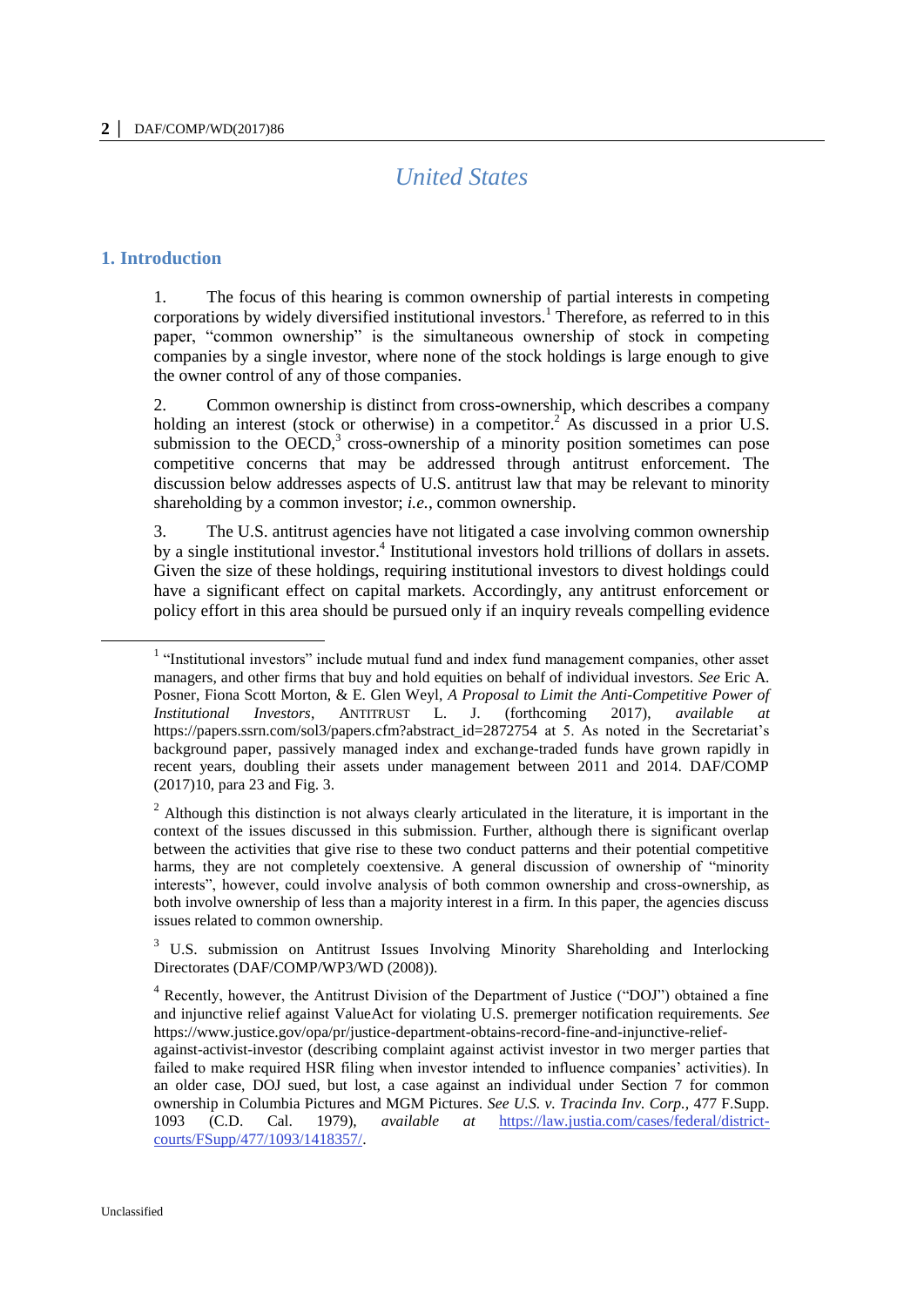of the anticompetitive effects of common ownership by institutional investors in concentrated industries. Consistent with long-standing agency practice and legal precedent, any such enforcement by the U.S. antitrust agencies would address actual or predicted harm to competition from a particular transaction, would not be predicated on general relationships suggested by academic papers, and would seek to avoid outcomes that would unnecessarily chill procompetitive investment.

4. Although not discussed here, common ownership raises the possibility of active efforts to coordinate the decisions of competitors by or through common owners. If an institutional investor were to orchestrate an anticompetitive agreement between two direct competitors, both competitors and the investor could be liable for a per se violation of the antitrust law. Similarly, passing competitively sensitive information between competitors through an institutional investor could expose the companies and the investor to liability.

#### **2. U.S. Laws on Minority Stakes and Common Agents**

 $\overline{a}$ 

5. U.S. antitrust law applies to the ownership of partial interests. By its terms, Section 7 of the Clayton Act,<sup>5</sup> the U.S. merger law, applies to direct or indirect acquisitions of the "whole or any part" of stock or share capital of a company where the effect may be substantially to lessen competition. As the Supreme Court has explained, Congress intended the Clayton Act to identify competition concerns in their incipiency, well before the effects would warrant enforcement as an unreasonable restraint of trade or unlawful monopolization under the Sherman Act.<sup>6</sup>

6. The Clayton Act also reflects an underlying policy of broad support for investment through stock purchases, when such purchases are not part of an effort to control or influence management of the firm.<sup>7</sup> Section 7 specifically exempts acquisitions

<sup>5</sup> 15. U.S.C. §18; *see also U.S. v. Philadelphia Nat'l Bank*, 374 U.S. 321 (1963); *U.S. v. E.I. du Pont de Nemours & Co.*, 353 U.S. 586 (1957).

<sup>6</sup> *United States v. E.I. du Pont de Nemours & Co.*, 353 U.S. 586, 589 (1957) (interpreting original Section 7); *Brown Shoe Co. v. United States*, 370 U.S. 294, 318 n.32 (1962) (interpreting original and amended Section 7); *American Crystal Sugar Co. v. Cuban-American Sugar Co.*, 152 F. Supp. 387, 394-5 (S.D.N.Y. 1957), *aff'd*, 259 F.2d 524 (2d Cir. 1958).

 $<sup>7</sup>$  The size of the ownership interest relevant for control under U.S. antitrust law may be different</sup> than that under other U.S. law. For example, under the U.S. federal securities laws, Rule 12b-2 defines control as the direct or indirect possession of the power to direct the management and policies of a person through the ownership of a voting class of securities, by contract or otherwise. The determination of who is in control of an issuer will therefore vary depending on the particular facts and circumstances. While minority ownership may be viewed with skepticism for purposes of establishing control, and thus seen as an insufficient basis upon which court could rely to impose culpable participation liability on firms or individuals, ownership of a majority position and/or the ability to appoint directors are commonly cited as representative indicia of control and serve as reasonable grounds upon which to rely in support of a claim seeking to impose such liability. *See* Securities Act of 1933 at Section 15, 15 U.S.C. § 77a (1933) and Securities Exchange Act of 1934 at Section 20(a), 15 U.S.C. § 78a (1934).

Similarly, U.S. securities regulation includes provisions that recognize the concept of "normal corporate governance activities" within the idea of passive investment. Section  $13(d)(5)$  of the Securities Exchange Act of 1934, and Rule 13d-1(b) and (c) thereunder, contain filing requirements unique to certain "passive" investors who acquire more than 5% but apply only in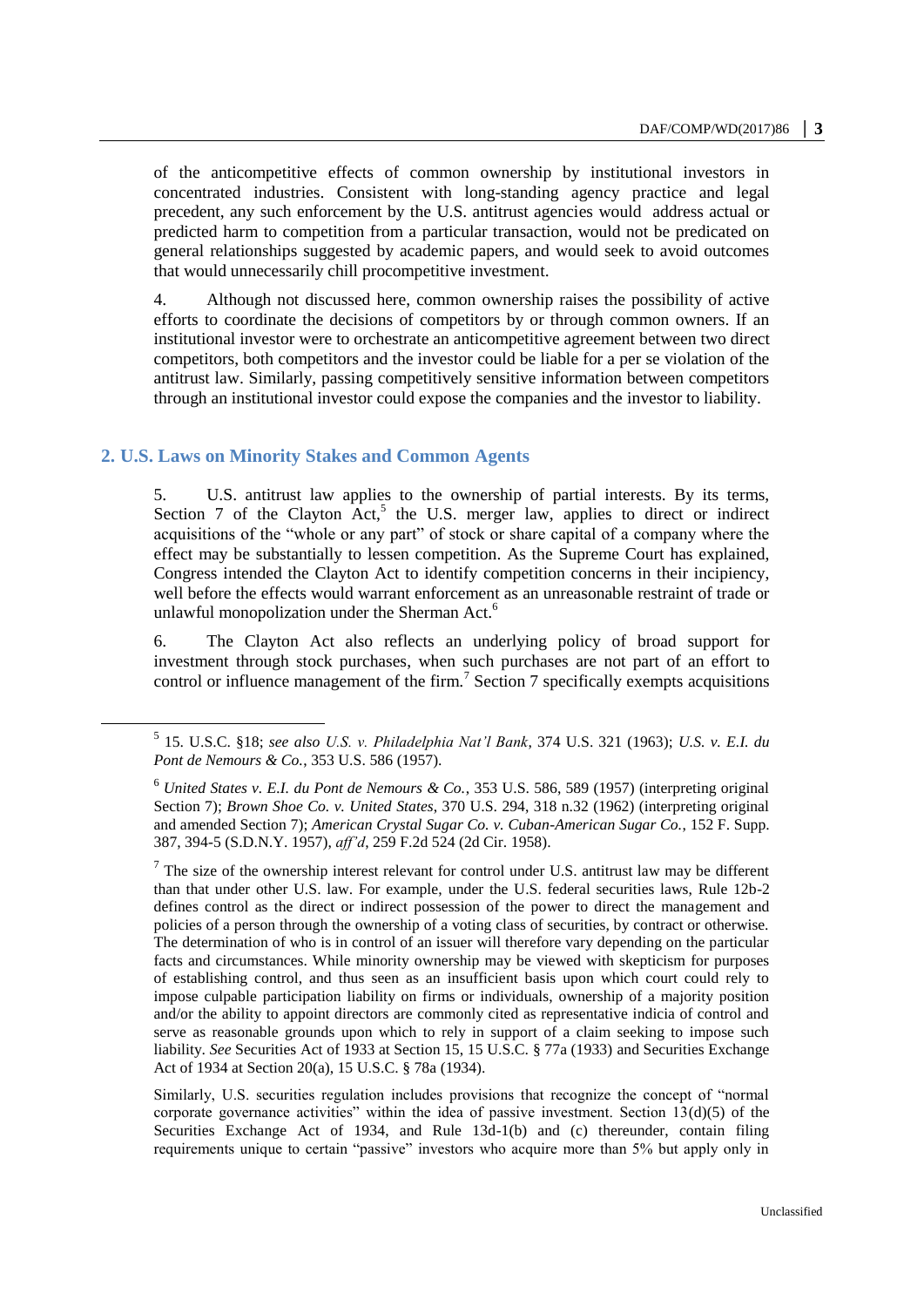#### **4 │** DAF/COMP/WD(2017)86

of stock by persons "solely for investment and not using the same by voting or otherwise to bring about, or in attempting to bring about, the substantial lessening of competition." This exemption was intended to minimize the impact of merger review on capital markets.<sup>8</sup>

7. The acquisition of a minority shareholding, if larger than specified thresholds, generally is reportable under the Hart-Scott-Rodino Act<sup>9</sup> and is subject to premerger review in the United States. In keeping with the jurisdictional limits of Section 7, however, acquisitions solely for the purpose of investment of 10 percent or less of the outstanding voting securities of the issuer are exempt from premerger notification.<sup>10</sup> On the other hand, acquisitions of stock with the intent of seeking control are generally reportable under the HSR Act, assuming statutory thresholds are met and no exemption applies.

8. In addition, certain institutional investors can acquire 15 percent or less of an issuer's voting securities, if solely for investment, without filing premerger notification.<sup>11</sup> The agencies adopted a higher threshold for investments by institutional investors because, for a variety of reasons applicable at the time, it was understood that most of these entities did not participate in or affect the management of the companies whose stock they bought. $^{12}$ 

instances where these investors do not hold the subject class of equity securities with the purpose or with the effect of changing or influencing control of the issuer.

8 *See* S. Rep. No. 94-803 at 66 (May 6, 1976).

<sup>9</sup> 15 U.S.C. §18a.

-

<sup>10</sup> 15 U.S.C. §18a(c)(9). HSR Rule 801.1(i)(1) provides that voting securities are acquired "solely for the purposes of investment" if the acquirer "has no intention of participating in the formation, determination or direction of the basic business decisions of the issuer." 16 C.F.R. 801.1(i)(1).

<sup>11</sup> Rule 802.64 (16 C.F.R. 802.64) lists the types of institutional investors subject to this exemption: (1) A bank within the meaning of 15 U.S.C. 80b-2(a)(2); (2) Savings bank; (3) Savings and loan or building and loan company or association; (4) Trust company; (5) Insurance company; (6) Investment company registered with the U.S. Securities and Exchange Commission under the Investment Company Act of 1940 (15 U.S.C. 80a-1 et seq.); (7) Finance company; (8) Brokerdealer within the meaning of 15 U.S.C. 78 $c(a)(4)$  or (a)(5); (9) Small Business Investment Company or Minority Enterprise Small Business Investment Company regulated by the U.S. Small Business Administration pursuant to 15 U.S.C. 662; (10) A stock bonus, pension, or profit-sharing trust qualified under section 401 of the Internal Revenue Code; (11) Bank holding company within the meaning of 12 U.S.C. 1841; (12) An entity which is controlled directly or indirectly by an institutional investor and the activities of which are in the ordinary course of business of the institutional investor; (13) An entity which may supply incidental services to entities which it controls directly or indirectly but which performs no operating functions, and which is otherwise engaged only in holding controlling interests in institutional investors; or (14) A nonprofit entity within the meaning of sections  $501(c)$  (1) through (4), (6) through (15), (17) through (20), or (d) of the Internal Revenue Code.

 $12$  "Some of these investors, such as non-profit entities, are constrained by law or by their charters from participating in the management of most business corporations. Pension trusts, insurance companies and others are limited by their fiduciary duty to the ultimate beneficiaries of their investment. Entities such as broker-dealers and investment companies frequently engage in acquisitions that may meet the criteria of the act, but they generally have no interest in affecting the management of the companies whose stock they buy. The rule thus attempts to reduce the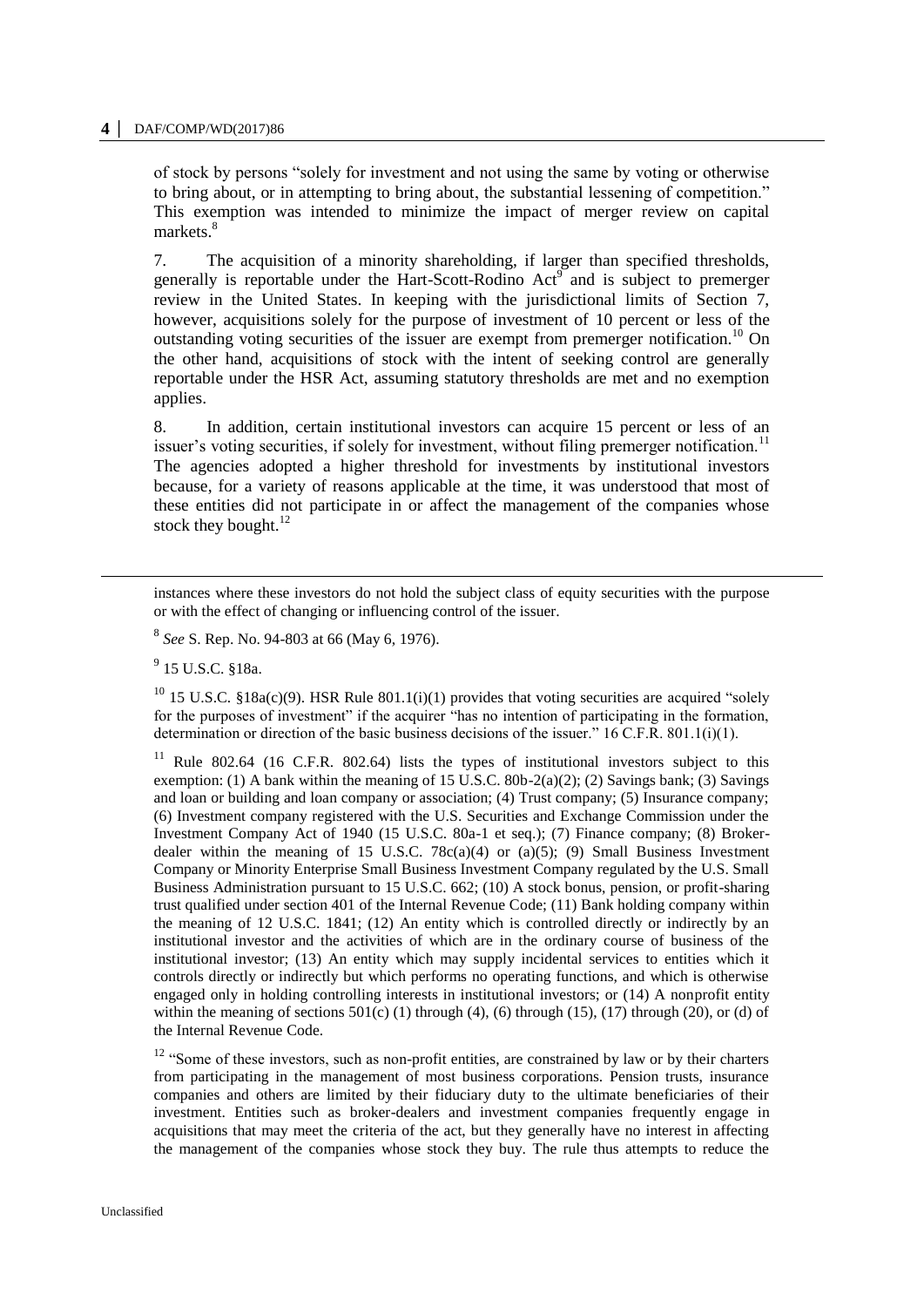9. Section 13 of the U.S. Horizontal Merger Guidelines<sup>13</sup> describes situations in which the agencies will review acquisitions of minority positions even if the minority position does not completely eliminate competition between the parties to the transaction. Although the section is concerned more directly with cross-ownership, it has some relevance to acquisitions resulting in common ownership. As stated in the Guidelines, partial acquisitions that do not result in effective control may nonetheless affect competition in three ways:

*First, a partial acquisition can lessen competition by giving the acquiring firm the ability to influence the competitive conduct of the target firm. A voting interest in the target firm or specific governance rights, such as the right to appoint members to the board of directors, can permit such influence. Such influence can lessen competition because the acquiring firm can use its influence to induce the target firm to compete less aggressively or to coordinate its conduct with that of the acquiring firm.<sup>14</sup>*

*Second, a partial acquisition can lessen competition by reducing the incentive of the acquiring firm to compete. Acquiring a minority position in a rival might significantly blunt the incentive of the acquiring firm to compete aggressively because it shares in the losses thereby inflicted on that rival. This reduction in the incentive of the acquiring firm to compete arises even if cannot influence the conduct of the target firm.<sup>15</sup> As compared with the unilateral competitive effect of a full merger, this effect is likely attenuated by the fact that the ownership is only partial.*

*Third, a partial acquisition can lessen competition by giving the acquiring firm access to non-public, competitively sensitive information from the target firm. Even absent any ability to influence the conduct of the target firm, access to competitively sensitive information can lead to adverse unilateral or coordinated effects.<sup>16</sup> For example, it can enhance the ability of the two firms to coordinate* 

disruption that could result from requiring them to report and observe a waiting period before such acquisitions." Statement of Basis and Purpose, 43 Fed. Reg. 33450 at 33503 (Jul. 31, 1978).

<u>.</u>

<sup>13</sup> U.S. Dep't of Justice and the Fed. Tr. Comm'n, *Horizontal Merger Guidelines* (2010), *available at* [https://www.ftc.gov/sites/default/files/attachments/merger-review/100819hmg.pdf.](https://www.ftc.gov/sites/default/files/attachments/merger-review/100819hmg.pdf)

<sup>14</sup> In *TC Group*, *LLC,* the FTC charged two private equity firms, which together held a 50% interest in the general partner controlling an energy company, with violating Section 7 by acquiring a combined 22.6% interest in a competing energy company. The FTC alleged that a complete merger of the two energy companies would have substantially lessened competition in eleven markets, and in addition to their partial interests, the private equity firms had their own representatives on each company's board. The FTC concluded that this representation, which came with the right to veto certain decisions at the competing firm as well as access to competitively sensitive information about both competitors, was sufficient to trigger a Section 7 violation. *See*  https://www.ftc.gov/enforcement/cases-proceedings/0610197/tc-group-llc-riverstone-holdings-llccarlyleriverstone-global*.*

<sup>15</sup> *See, e.g., In re GlaxoSmithKline, plc*, Dkt. C-4498 (Nov. 26, 2014) (36.6 percent share in joint venture selling competing product would give firm increased incentive to raise prices on its own products, and make up some lost sales through profits in the joint venture).

<sup>16</sup> *See, e.g*., *In re Medtronic, Inc.*, Dkt. C-3842 (Oct. 1, 1998) (through an investment agreement, firm owned less than 10 percent of the overall securities in a competitor, but also had rights to receive competitively sensitive non-public information, appoint one member to the competitor's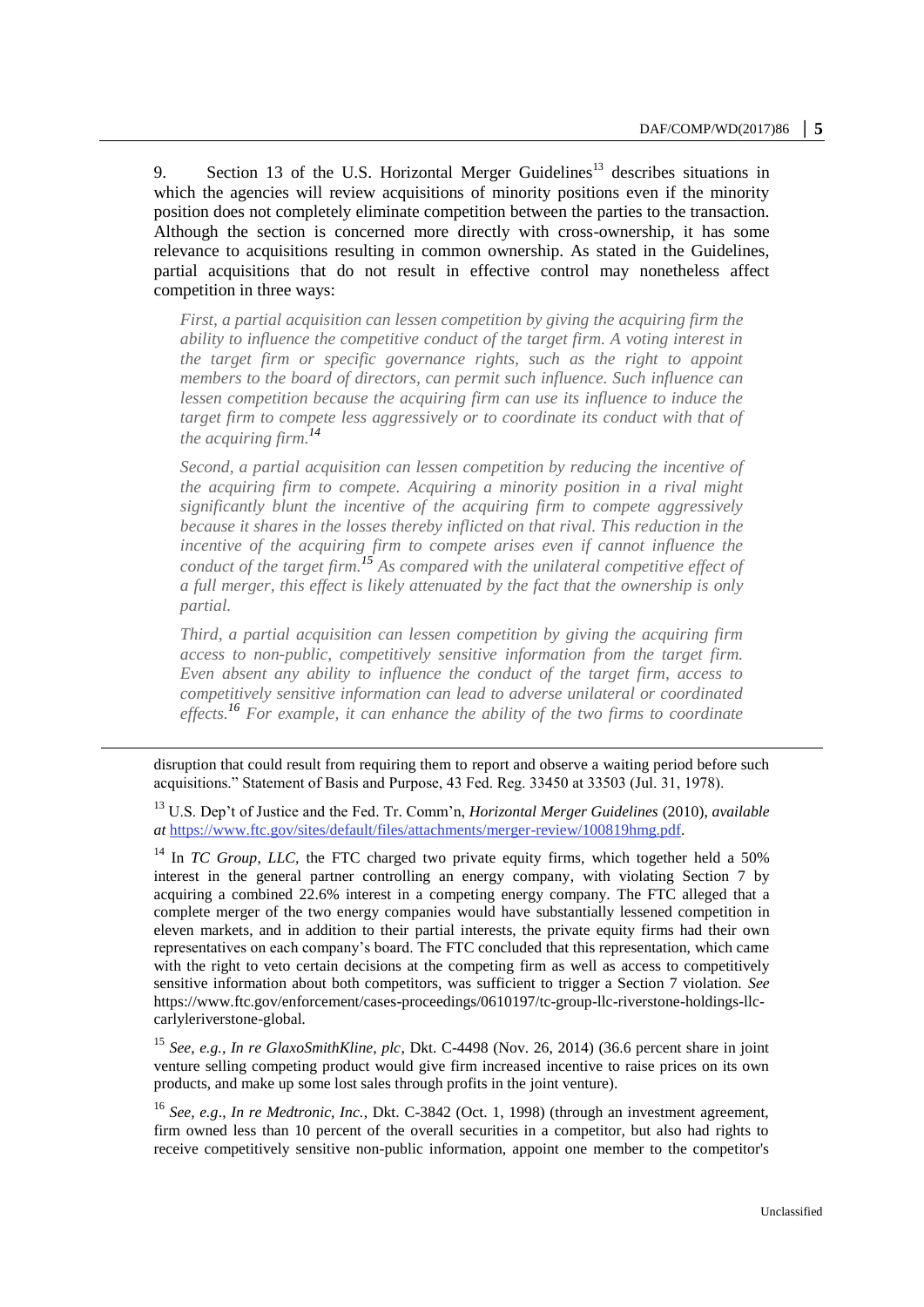#### **6 │** DAF/COMP/WD(2017)86

*their behavior, and make other accommodating responses faster and more targeted. The risk of coordinated effects is greater if the transaction also facilitates the flow of competitively sensitive information from the acquiring firm to the target firm.<sup>17</sup>*

10. U.S. law also places limits on shared management, a somewhat similar phenomenon to common ownership. Section 8 of the Clayton Act, as amended by the Antitrust Amendments Act of 1990, bans most director and officer interlocks between competing corporations.<sup>18</sup> Subject to certain minimum thresholds, Section 8 prohibits a person from serving as a director or an officer of two or more corporations that are horizontal competitors.<sup>19</sup> Here, the concern is not about ownership, but rather control or influence over the decisions of two competitors via a common agent or representative.

### **3. Scholarship Related to Common Ownership**

11. Several areas of scholarship study the question of how institutional investors exercise influence in corporations. One strand of the literature has produced recent evidence on the potential competitive effect of common horizontal ownership by institutional investors in concentrated industries with sometimes conflicting results.

12. While it has occasioned increased commentary,<sup>20</sup> the empirical literature on the competitive implications of common ownership by institutional investors is still in its early stages.<sup>21</sup> To date, scholars have directly tested and presented results of their work studying the impact of common ownership on prices in just two industries, banking and passenger airline travel.<sup>22</sup> In one study of the airline industry, the authors find that

board of directors, and vote on all matters requiring a shareholder vote; the FTC order required passive investment and limited access to non-public competitively sensitive information).

<sup>17</sup> Horizontal Merger Guidelines, *supra* n.13 at § 13.

<sup>18</sup> Pub. L. 101-588 (codified at 15 U.S.C. § 19).

<sup>19</sup> *See* U.S. submission on Antitrust Issues Involving Minority Shareholding and Interlocking Directorates, DAF/COMP/WP3/WD (2008). This submission does not focus on interlocking directorate issues, which may occur separately or simultaneously with common ownership.

<sup>20</sup> For example, some commentators have concluded that common ownership represents an antitrust concern, *see, e.g.,* Einer Elhauge, *Horizontal Shareholding*, 129 HARV. L. REV. 1267 (2016), while others reject the possibility and are critical of some of the methods of empirical analysis, *see, e.g.,* Edward B. Rock and Daniel L. Rubinfeld*, Antitrust for Institutional Investors*, NYU Law and Economics Research Paper No. 17-23 (2017), *available at* [https://papers.ssrn.com/sol3/papers.cfm?abstract\\_id=2998296.](https://papers.ssrn.com/sol3/papers.cfm?abstract_id=2998296)

<sup>21</sup> *See, e.g.*, Martin C. Schmalz, *Common Ownership, Concentration, and Corporate Conduct*, ANN. REV. OF FIN. ECON. (forthcoming 2018), *available at*  [https://papers.ssrn.com/sol3/papers.cfm?abstract\\_id=3046829](https://papers.ssrn.com/sol3/papers.cfm?abstract_id=3046829)

 $22$  Some other scholars connect common or cross ownership to measures of firm profitability using data from a broad range of industries. S*ee, e.g.,* Jin He & Jiekun Huang, *Product Market Competition in a World of Cross-Ownership: Evidence from Institutional Blockholdings*, REV. OF FIN. STUDIES (forthcoming 2017), *available at*  [https://papers.ssrn.com/sol3/papers.cfm?abstract\\_id=2380426;](https://papers.ssrn.com/sol3/papers.cfm?abstract_id=2380426) José Azar, *A New Look at Oligopoly: Implicit Collusion Through Portfolio Diversification*, Princeton Univ. Dissertation (2012), *available at* <http://www.princeton.edu/~smorris/pdfs/PhD/Azar.pdf> .

-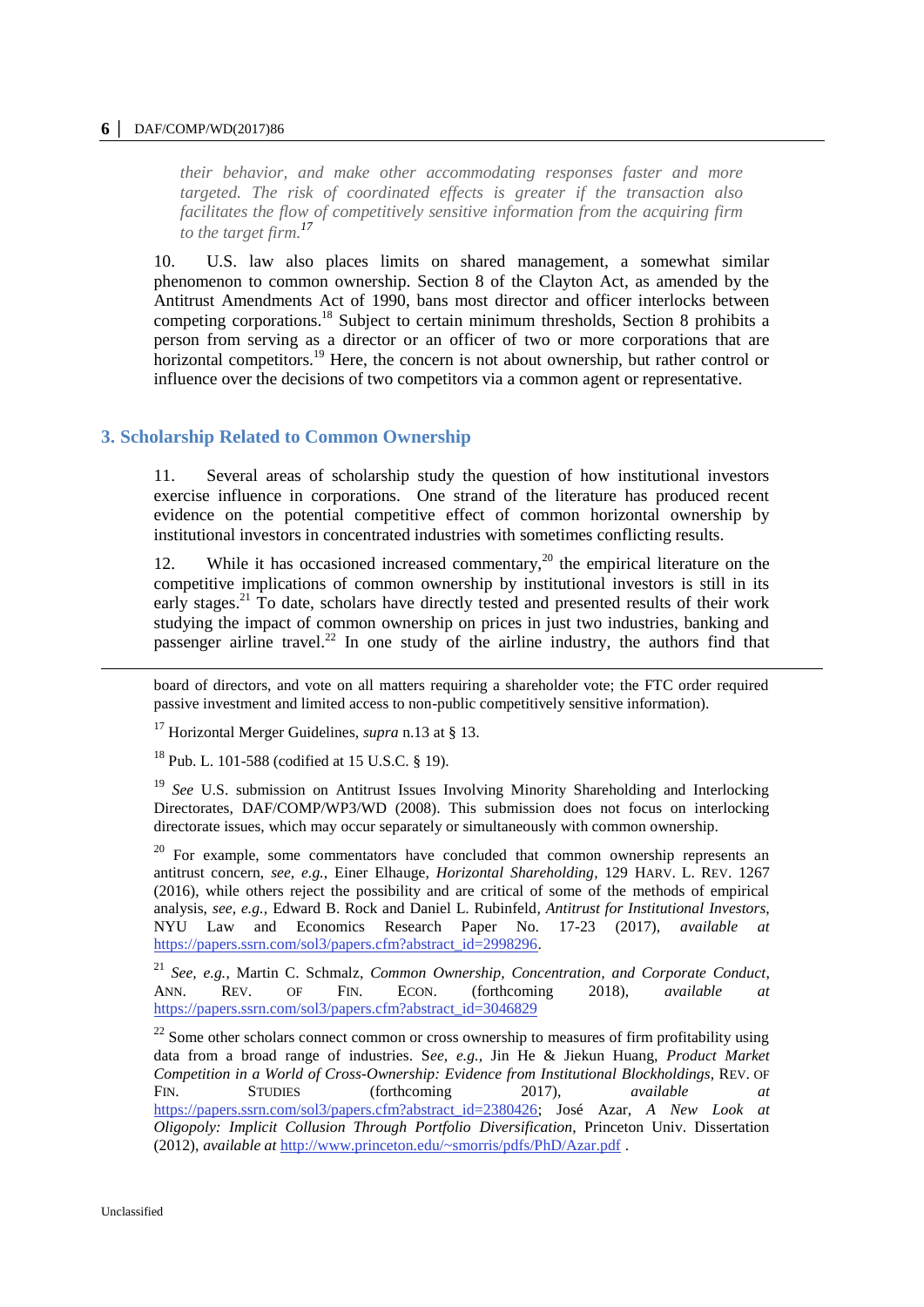changes in specific measures reflecting the degree of common ownership at the routelevel strongly correlate with changes in pricing.<sup>23</sup> A subsequent study finds, however, that this relationship does not exist under alternative econometric approaches, and questions the economic foundations of the estimating equations.<sup>24</sup> Moreover, one study of retail banking finds that increases in common ownership correlate with higher prices and fees paid by consumers.<sup>25</sup> However, another study finds that the impact of common ownership on banks' prices and quantities is highly sensitive to the choice of econometric specification, and that any effect is small.<sup>26</sup> The literature in applying these measures does not confront the question of what form of competition might be susceptible to the influence that some of the studies attribute to common ownership.

13. The empirical literature on the effects of common ownership largely has reported conclusions about competitive effects based on correlation between common ownership and outcomes such as price effects, executive compensation, and voting rights. These authors posit possible mechanisms by which common ownership may lead to price increases, $27$  but only a few papers directly examine the mechanisms through which common ownership may affect the conduct of firm managers. One such paper hypothesizes that common owners may prefer to compensate managers of companies they own with incentive schemes based on an entire industry's performance in order to encourage a softening of competition.<sup>28</sup> Some research suggests that such contracts are

 $\overline{a}$ 

<sup>23</sup> *See* José Azar, Martin C. Schmalz, and Isabel Tecu, *Anti-Competitive Effects of Common Ownership*, J. FIN. (forthcoming 2017), *available at* [https://papers.ssrn.com/sol3/papers.cfm?abstract\\_id=2427345&rec=1&srcabs=2430713&alg=1&p](https://papers.ssrn.com/sol3/papers.cfm?abstract_id=2427345&rec=1&srcabs=2430713&alg=1&pos=8) [os=8.](https://papers.ssrn.com/sol3/papers.cfm?abstract_id=2427345&rec=1&srcabs=2430713&alg=1&pos=8)

<sup>24</sup> Pauline Kennedy, Daniel O'Brien, Minjae Song, and Keith Waehrer, *The Competitive Effects of Common Ownership: Economic Foundations and Empirical Evidence* (2017), *available at*  [https://ssrn.com/abstract=3008331.](https://ssrn.com/abstract=3008331) In turn, the authors of the initial study of the airline industry addressed some of the criticisms of their empirical analysis, though they have not addressed questions about the economic foundation of their estimating equation. *See* José Azar, Marin C. Schmalz, and Isabel Tecu, *The Competitive Effects of Common Ownership: Economic Foundations and Empirical Evidence: Reply* (September 28, 2017), *available at*: [https://ssrn.com/abstract=3044908.](https://ssrn.com/abstract=3044908) 

<sup>25</sup> José Azar, Sahil Raina, and Martin C.Schmalz, *Ultimate Ownership and Bank Competition* (2016); *available at* [https://ssrn.com/abstract=2710252.](https://ssrn.com/abstract=2710252) Note that Azar and Schmalz also are authors of the paper finding harm in airline markets (*see* n.22 and accompanying text).

<sup>26</sup> *See* Jacob Gramlich and Serafin Grundl, *Testing for Competitive Effects of Common Ownership,* Finance and Economics Discussion Series 2017-029, Washington: Board of Governors of the Federal Reserve System (2017), *available at* [https://doi.org/10.17016/FEDS.2017.029r1.](https://doi.org/10.17016/FEDS.2017.029r1)

<sup>27</sup> *E.g.*, Jose Azar et al., *Anti-competitive Effects of Common Ownership*, *supra* note 23, at 31-32 (positing that management may have weak incentives to compete vigorously unless they are pressed to do so by influential shareholders, and common owners may not have the incentive to press managers to compete); Jose Azar et al., *Ultimate Ownership and Bank Competition*, *supra*  note 26, at 4-5 (positing that price increases could occur due to a form of natural selection of board members, who may be voted out of office by common investors if the board does not work to maximize industry-wide profits).

<sup>28</sup> *See* Elhauge, *supra* n.20.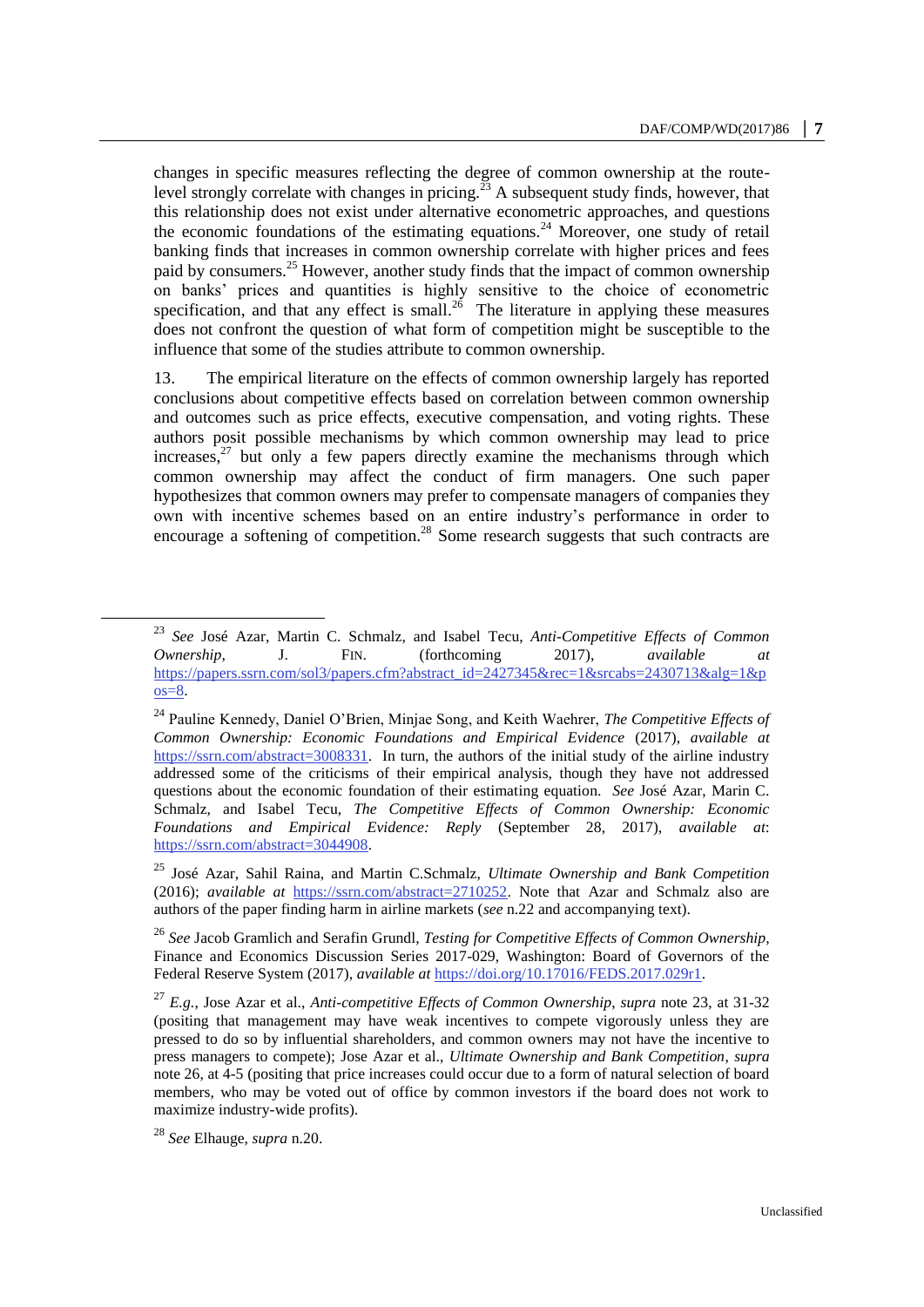more common in industries with greater common ownership.<sup>29</sup> Other research, however, emphasizes that the specific characteristics of institutional investment are not conducive – or are even antithetical – to coordinated intervention by these firms in the product markets of companies that they own.<sup>30</sup> We note that the new research does not explore the disparate incentives and frictions that complicate the analysis of institutional ownership and its effects on operating companies.<sup>31</sup> An asset manager has a fiduciary duty to implement each fund's separate investment objectives and act in its best interests, which can materially affect the actions of a fund. Moreover, in the U.S., a fund's board of directors, which oversees the fund's asset manager, can set parameters for the actions of the asset manager. Others posit that it is an unanswered empirical question whether common ownership leads to company managerial behavior that violates fiduciary obligations and harms competition.<sup>32</sup>

14. Though the literature analyzing potential competitive effects resulting from institutional common ownership is still nascent, some scholars have proposed policy changes that are designed to curb claimed anticompetitive effects. One proposal has suggested imposing limits on institutional investors' ability to invest simultaneously in multiple firms within a given industry.<sup>33</sup> However, other scholars warn that adopting such changes could have harmful unanticipated consequences,<sup>34</sup> and some advise taking a more measured approach that is akin to applying the rule of reason.<sup>35</sup>

<sup>33</sup> *See* Posner et al., *supra* n.1.

 $\overline{a}$ 

<sup>29</sup> *See* Miguel Anton, Florian Ederer, Mireia Gine, and Martin C. Schmalz, *Common Ownership, Competition, and Top Management Incentives,* Ross School of Business Paper No. 1328 (2017), *available at* [https://ssrn.com/abstract=2802332.](https://ssrn.com/abstract=2802332) 

<sup>30</sup> *See* Lucian A. Bebchuk, Alma Cohen, and Scott Hirst, *The Agency Problems of Institutional Investors*, 31 J. ECON. PERSPECTIVES 89 (2017), *available at*  https://papers.ssrn.com/sol3/papers.cfm?abstract\_id=2982617. In particular, an analysis of index fund managers' incentives suggests that they may not have a strong interest in performing the type of active monitoring that would be required to facilitate more coordinated interaction in product markets, even if that would work to the benefit of investors.

<sup>&</sup>lt;sup>31</sup> For example, see Appel, Ian and Gormley, Todd A. and Keim, Donald B., Passive Investors, Not Passive Owners (February 6, 2016). *Journal of Financial Economics (JFE),* Forthcoming (using their significant voting power, passive institutional ownership improves firms' governance structures and long-term performance). See also Matvos, Gregor, and Michael Ostrovsky, 2008, "Cross-ownership, returns, and voting in mergers." Fich, Eliezer M., Jarrad Harford and Anh L. Tran, "Motivated Monitors: The Importance of Institutional Investors' Portfolio Weights," *JFE*. Ferreira, Miguel A., Massimo Massa and Pedro Matos, 2009, "Shareholders at the Gate? Institutional Investors and Cross-Border Mergers and Acquisitions." *The Review of Financial Studies*.

<sup>32</sup> Daniel O'Brien and Keith Waehrer*, The Competitive Effects of Common Ownership: We Know Less than We Think* (2017), *available at*  [https://papers.ssrn.com/sol3/papers.cfm?abstract\\_id=2922677.](https://papers.ssrn.com/sol3/papers.cfm?abstract_id=2922677)

 $34$  In critique of papers that advocate for the existence of potential antitrust concerns in this area, some point out that legal restrictions or challenges to common ownership could increase the cost of managing index funds, a cost that likely would be borne by consumers who rely on them for retirement. Some proposals could limit diversification and the benefits that it can bring. A limit on a fund's holding could require a larger institutional investor to split itself into multiple independent units, again causing increased costs to investors. Finally, limits on institutional investing could have significant effects on corporate governance. *See* Rock and Rubinfeld, *supra* n.20, at 36-39;